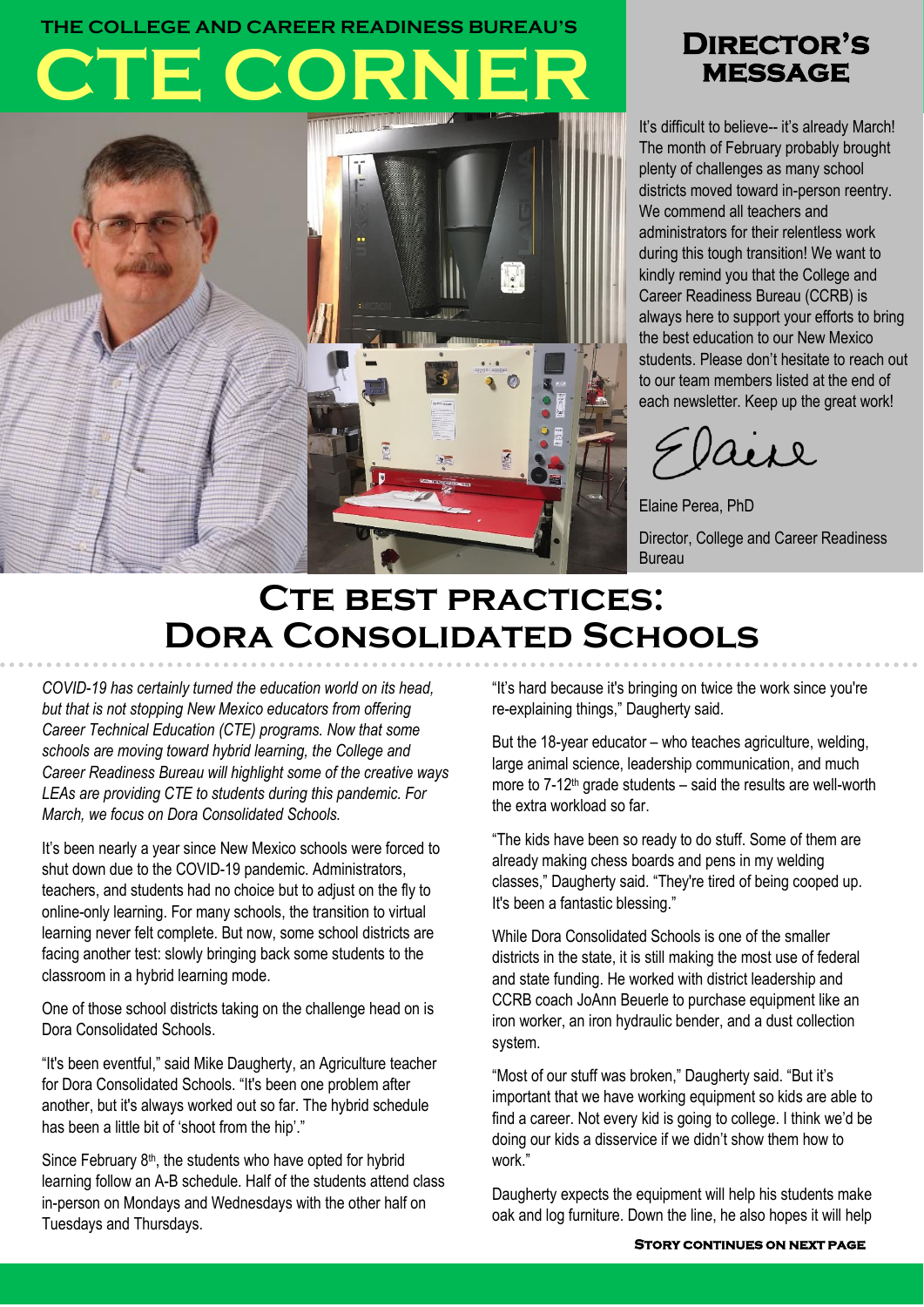

#### **"[The students] are tired of being cooped up. [Reentry] has been a fantastic blessing.**

#### **-Mike Daugherty, Dora Consolidated Schools**

#### **Continued from previous page**

his students work with industries. Before the coronavirus, his classes would partner with a local business to build gates for its goats. The business would purchase all of the supplies and the students would put the gates together, giving them valuable real-world experience.

But Daugherty knows virtual learning still makes up half of the learning time for most students, which obviously makes it difficult for CTE classes like welding. He credits programs like iCEV for developing curriculum that started out as a supplemental learning tool before the pandemic, but quickly turned into a main source of curriculum for online students.

All in all, Daugherty praises his administration for helping him build a strong program at a small district.

"Not every district is the same," he said. "How you build an agriculture program in Dora wouldn't work in Albuquerque or Santa Fe. But you have to have an administration that will back you up and you need the drive to initiate a program so the kids buy in."

Daugherty even left behind some sage advice for other teachers going through the transition to hybrid learning.

"There's two things that I try to keep in mind. First off, it's about the kids. This has been tough on them," Daugherty said. "Secondly, you've got to be flexible."



## **Region Focus**

This month, we are highlighting Region I. It includes nine school districts totaling more than 3,500 high school students. Major employers include Eastern New Mexico University, City of Clovis, Southwest Cheese, and Plains Regional Medical Center. The occupations with the largest projected growth include Food Preparation and Serving Occupations (354 new jobs), Business and Financial Operations (249), and Transportation and Material Moving (202). In the winter of 2018 the following local economic and educational priorities were identified Region I: Information Technology, Manufacturing, Agriculture, and Transportation and Logistics.



## **Understanding Performance Indicators: 3S1**

Performance indicators are the core indicators of performance set by the U.S. Department of Education, Office of Career, Technical, and Adult Education (OCTAE). The CCRB set Perkins V baseline percentages based on data from the last two years submitted by each district or postsecondary. To help you better understand performance indicators, we delve into one indicator each month. For March, we will cover 3S1: Postsecondary and Workforce Placement.



#### **3S1: Postsecondary and Workforce Placement**

Numerator: The number of CTE concentrators who left school before the reporting year **and** were:

- **1.** Enrolled in a postsecondary program in New Mexico
- **2.** Enrolled in the military
- **3.** Placed in an approved service program; and/or
- **4.** Reported qualifying wages after leaving school (October – December)

Denominator: The number CTE concentrators who left school before the reporting year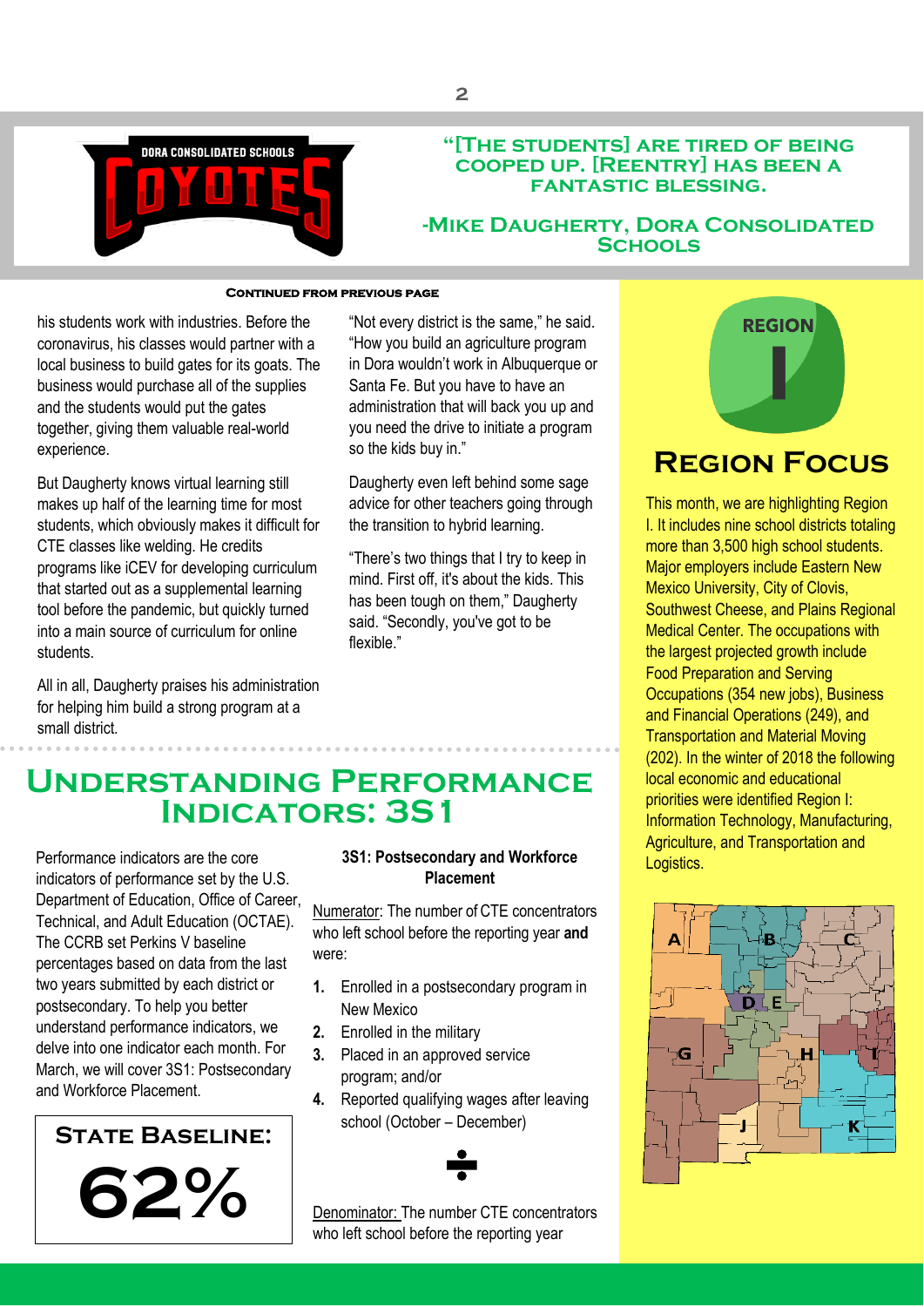

#### **CTE TEACHERS: Become a School Liaison!**

The New Mexico Public Education Department is searching for CTE teachers to join the New Mexico Teacher Leader Network (NMTLN). The Department is increasing its efforts to have a school liaison in every school, but there is a need for more CTE teachers in this role. Principals are asked to appoint a liaison. If your school does not have one, please talk with your principal about filling the position. Even if you have been serving as your school liaison, we ask that your principal submit your name to update PED's information. Please direct emails to [Mandi.Torrez@state.nm.us.](mailto:Mandi.Torrez@state.nm.us)

#### **Upcoming CTSO Events**



#### **SkillsUSA**

- March 4, 2021: State Leadership and Skills Conference (SLSC) Virtual Opening Ceremony
- March 8-14, 2021: SLSC Leadership Development Career Competitions
- March 15-31, 2021: SLSC Skilled and Technical Sciences & Occupationally Related Career Competitions

#### **FCCLA**

 March 15-18, 2021: FCCLA State Leadership Conference

#### **HOSA**

 April 15-17, 2021: HOSA State Leadership Conference

To feature your CTSO event in our newsletter, email Christian Naranjo at Christian.naranjo@state.nm.us

## **LCPS Takes Part in Legislative Session**

We want to give a huge shout out to Las Cruces Public Schools and their advocacy for Computer Science this legislative session. The district's Associate Director for Math, Lisa Hufstedler, heads an initiative for improving K-12 Computer Science and K-20 program of study alignment efforts. Perkins funding helped launch the program in 2018-19 after providing funding for LCPS teachers to attend a Computer Science conference in San Diego. Federal funding also helped purchase upgraded computers.. In February, the district shared its initiative with legislators through a short video[. To view it for yourself, click here.](https://www.youtube.com/watch?v=czXCoekXe9s&feature=youtu.be) LCPS credits Paige Prescott for her continued support.



#### **"Girls Who Code" Summer Program**

Are you hoping your students avoid the "summer melt" in a few months? Refer your female students to the Girls Who Code's Virtual Summer Immersion Program (SIP). The free two-week program is available to current 9-11<sup>th</sup> grade girls and non-binary students. They will have the chance to learn more about computer science, gain exposure to tech jobs, and join a supportive sisterhood of thousands of students around the world. Organizers strongly encourage students from underrepresented groups in tech to apply early, including students from low-income backgrounds. [You can find out more information or register for the program by](https://girlswhocodesm.smapply.io/?utm_source=Community%20Partner%20Referrals&utm_medium=Email&utm_campaign=Community%20Partners)  [clicking this link.](https://girlswhocodesm.smapply.io/?utm_source=Community%20Partner%20Referrals&utm_medium=Email&utm_campaign=Community%20Partners)



#### **CTE in Your State**

We'd like to share a great resource from Advance CTE. If you ever need a quick snapshot of the CTE presence and impact in New Mexico, visit the newly revamped [CTE In Your State](https://careertech.org/cte-your-state) webpages. You can click on New Mexico to access a personalized page that breaks down CTE administration and outcomes with simple charts and statistics. For example, the resource shows 93% of CTE secondary concentrators in New Mexico go onto graduate with 57% going on to postsecondary education[. Visit it for yourself here.](https://careertech.org/new-mexico)



**Advanced Placement Reminders**

College Board has expanded the opportunities for 2021 Advanced Placement testing. The new exam schedule provides 3 testing dates (Administrations 1, 2, and 3) for each subject between early May and mid-June. Paper or digital exams are offered, depending on the subject and exam date, and schools can mix and match across the choices. To see complete details and the exam schedule, go to [https://apcentral.collegeboard.org/exam-administration](https://apcentral.collegeboard.org/exam-administration-ordering-scores/exam-dates)[ordering-scores/exam-dates.](https://apcentral.collegeboard.org/exam-administration-ordering-scores/exam-dates) The deadline to add or change any AP exam orders is still Friday, March 12, 2021 (11:59 p.m. ET), but this is NOT the deadline to determine your school's test dates.

AP Spring Workshops will take place online on March 5 and March 10 from 1:00-4:00pm. Breakouts include information for both AP teachers and AP Coordinators, and you may choose to attend one or both days. The workshops are free but you must register in advance. To sign up, go to: [https://cvent.me/rqq2V1.](https://protect-us.mimecast.com/s/-YwaCv2z0Xhr3AQmFQOo5c?domain=cvent.me)

For information regarding Advanced Placement, please contact Alexandra.Lutz@state.nm.us.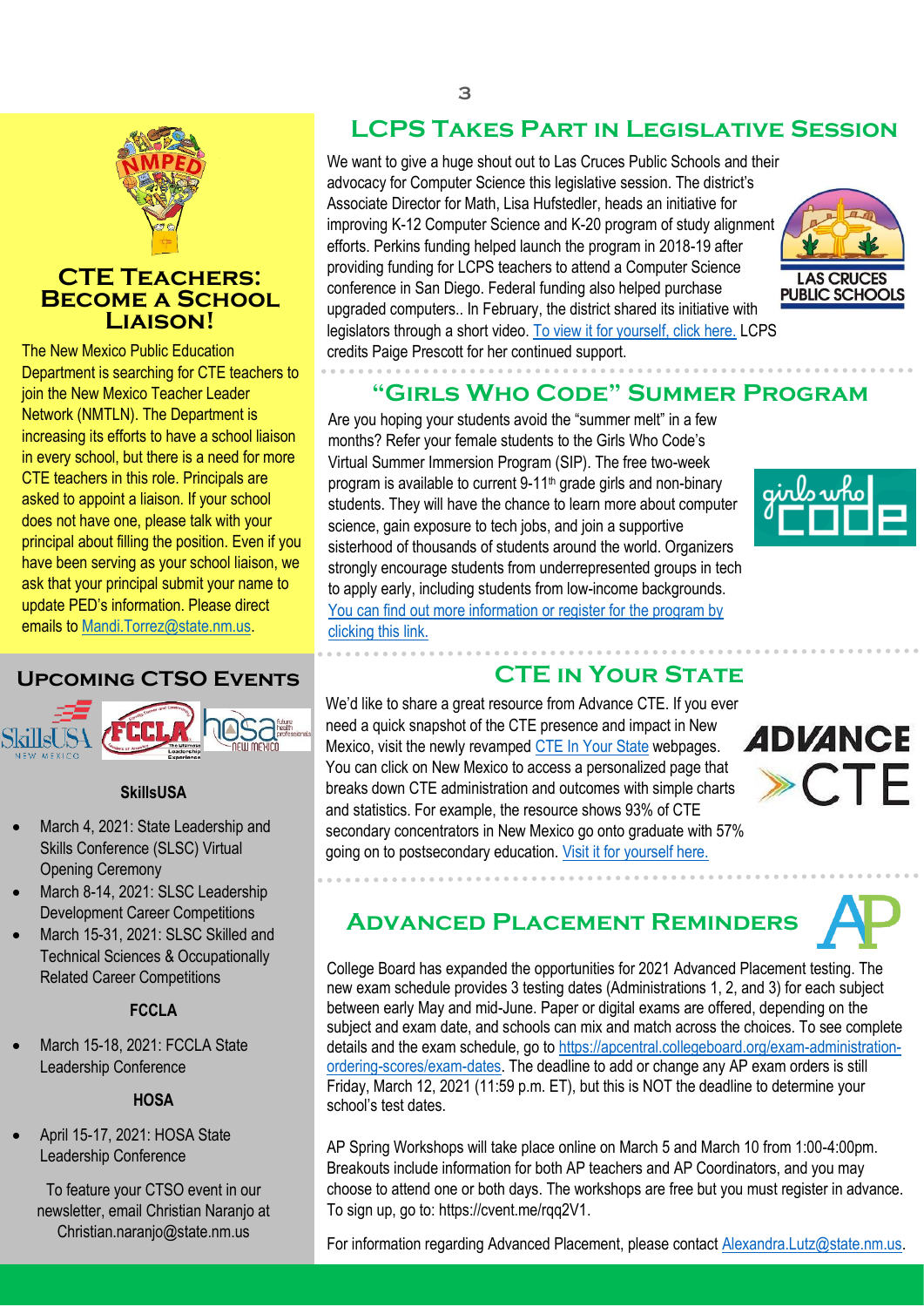## **NM Counselor Conference Wraps Up**

The Public Education Department recently wrapped up the 2021 New Mexico School Counselors' Virtual Conference, *Preparing Students for the Future of Work*. About 400 counselors from across the state gathered together on an online platform to learn from keynote speaker Bill Daggett, founder of the International Center for Leadership in Education. Counselors also heard about best practices through a number of breakout sessions including:

- New Mexico's Social Emotional Learning Framework
- Next Step Plans: How to Make Them More Useful
- Attendance Success Act Intervention Strategies
- Early Warning System
- Adjustments for Seniors

Feel free to ask your counselor about what they learned during the event!



## **Daniels Scholarship Program Finalists**

Congratulations to the 42 New Mexico high school students who were announced as finalists for the 202[1 Daniels Scholarship Program.](https://www.danielsfund.org/Scholarships/Daniels-Scholarship-Program/Overview) The program provides a four-year college scholarship toward any college or university in the United States to students who demonstrate exceptional character, leadership, and a commitment to serving their communities. Each year, finalists are selected from New Mexico, Colorado, Utah, and Wyoming. Recipients will be announced later this month. [To see the New Mexico](https://www.danielsfund.org/images/df/Scholarship/2021_Daniels_Scholarship_Program_Finalist_List.pdf)  [finalists, visit here.](https://www.danielsfund.org/images/df/Scholarship/2021_Daniels_Scholarship_Program_Finalist_List.pdf) Applications for the 2022 Daniels Scholarship Program will begin October 1, 2021. The Daniels Scholarship Program has provided more than \$204 million in undergraduate scholarships to more than 4,350 students to date.



## **Scholarship of the Month**

#### **ACF Woodcock Family Education Scholarship Program**

- Supports students of exceptional promise in the fields of science and math
- Available to graduating high school seniors in Bernalillo, Sandoval, Valencia, and Torrance counties. Students must have a minimum 3.8 GPA and a minimum ACT score of 30 or SAT math score of 680
- Two to three scholarships for \$10,000, payable over four years, will be awarded
- Deadline: April 2, 2021
- [Click here to apply](https://www.scholarships.com/financial-aid/college-scholarships/scholarship-directory/residence-state/new-mexico/acf-woodcock-family-education-scholarship-program)



## **STATE SEAL OF Bilingualism-Biliteracy**

Our friends at the Language and Culture Division developed a flyer for classrooms across New Mexico. The one-page flyer highlights the State Seal of Bilingualism-Biliteracy (SSBB). It also explains the importance of the SSBB and how students can earn the seal on their diploma of excellence. We encourage all teachers to post this flyer in their classrooms or pass it along to their students virtually. To view the flyer, click [here.](https://webnew.ped.state.nm.us/bureaus/languageandculture/seal-of-bilingualism-biliteracy/)